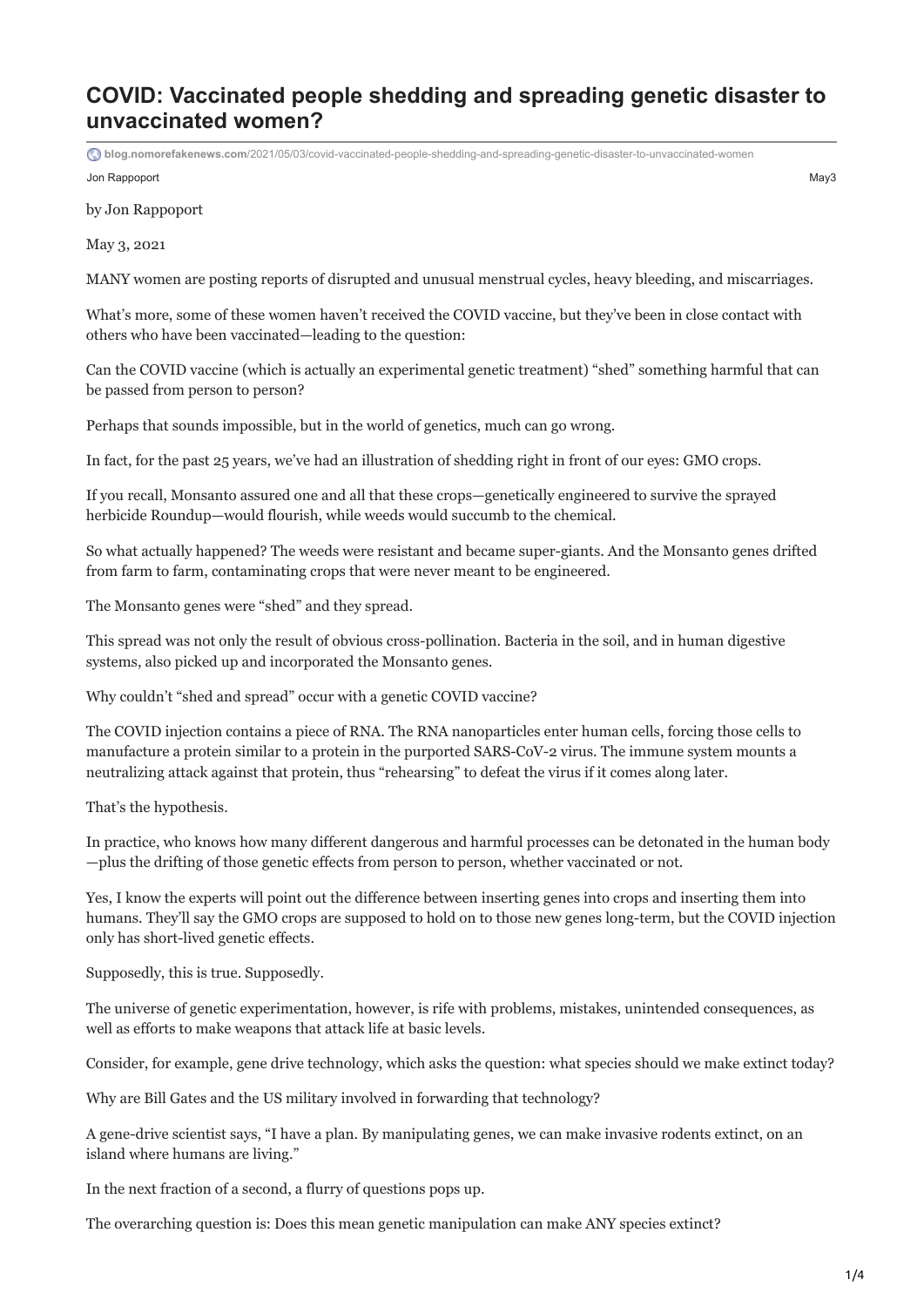Here is a passage from Gene Drive Files [1], a vital site with an enormous amount of referenced information on the subject:

"Gene drives are a gene-editing application that allows genetic engineers to drive a single artificial trait through an entire population by ensuring that all of an organism's offspring carry that trait. For example, recent experiments are fitting mice with 'daughterless' gene drives that will cascade through mouse populations so that only male pups are born, ensuring that the population becomes extinct after a few generations."

"Proponents have framed gene drives as a breakthrough tool for eradicating pests or invasive species. However, the Gene Drive Files reveal that these 'conservation' efforts are primarily supported by military funds."

Gene drive technology could be deployed to wipe out troublesome plant-parasites, weeds, crops, animal pests, animals, and…humans. Mull that over with your morning coffee.

Several years ago, certain UN member nations were considering a recommendation to call a moratorium on the use of gene drives. However, Bill Gates showed up to try to squash the moratorium.

The Gene Drive Files reports: "Documents received under Freedom of Information requests reveal that the Bill and Melinda Gates Foundation paid a private agriculture and biotechnology PR firm \$1.6 million for activities on Gene Drives. This included running a covert 'advocacy coalition' which appears to have intended to skew the only UN expert process addressing gene drives…"

"Following global calls in December 2016 from Southern countries and over 170 organizations for a UN moratorium on gene drives, emails to gene drive advocates received under a Freedom of Information request by Prickly Research reveal that a private public affairs firm 'Emerging Ag' received funds from the Bill and Melinda Gates Foundation to co-ordinate the 'fight back against gene drive moratorium proponents'."

There's more from the Gene Drive Files. It involves the military:

"A trove of emails (The Gene Drive Files) from leading U.S. gene drive researchers reveals that the U.S. Military is taking the lead in driving forward gene drive development."

"Emails obtained through a freedom of Information request by U.S.–based Prickly Research reveal that the U.S. Defense Advanced Research Projects Agency (DARPA) has given approximately \$100 million for gene drive research, \$35 million more than previously reported, making them likely the largest single funder of gene drive research on the planet. The emails also reveal that DARPA either funds or co-ordinates with almost all major players working on gene drive development as well as the key holders of patents on CRISPR gene editing technology."

"These funds go beyond the US; DARPA is now also directly funding gene drive researchers in Australia (including monies given to an Australian government agency, CSIRO) and researchers in the UK. The files also reveal an extremely high level of interest and activity by other sections of the U.S. military and Intelligence community."

As I've shown in past articles, the latest and greatest gene-editing tools (e.g., CRISPR), which are used for gene drives, are far from slam-dunk precise, despite official assurances.

For example, Nature Communications, May 31, 2017, "CRISPR/Cas9 targeting events cause complex deletions and insertions at 17 sites in the mouse genome." That's UNINTENDED genetic "deletions and insertions."

And how about this study? It was published in Genome Biology on June 14, 2017, and is titled, "CRISPR/Cas9 mediated genome editing induces exon skipping by alternative splicing or exon deletion." An exon is "a segment of a DNA or RNA molecule containing information coding for a protein or peptide sequence." So you can see that exon skipping or deletion is a very bad outcome.

In other words, ANY gene editing done on ANY species opens the door wide to all sorts of errors and unforeseen consequences. Doomsday genetic warfare and mutually assured destruction are the far shore of insanity…but closer in, where more limited experiments are taking place, there is no safety zone, either. Insanity reigns there as well.

Read what adorers of genetic experimentation have gushed:

"I went to Monsanto, and I spent a lot of time with the scientists there, and I have revised my outlook, and I'm very excited about telling the world. When you're in love, you want to tell the world." (Bill Nye, the Science Guy)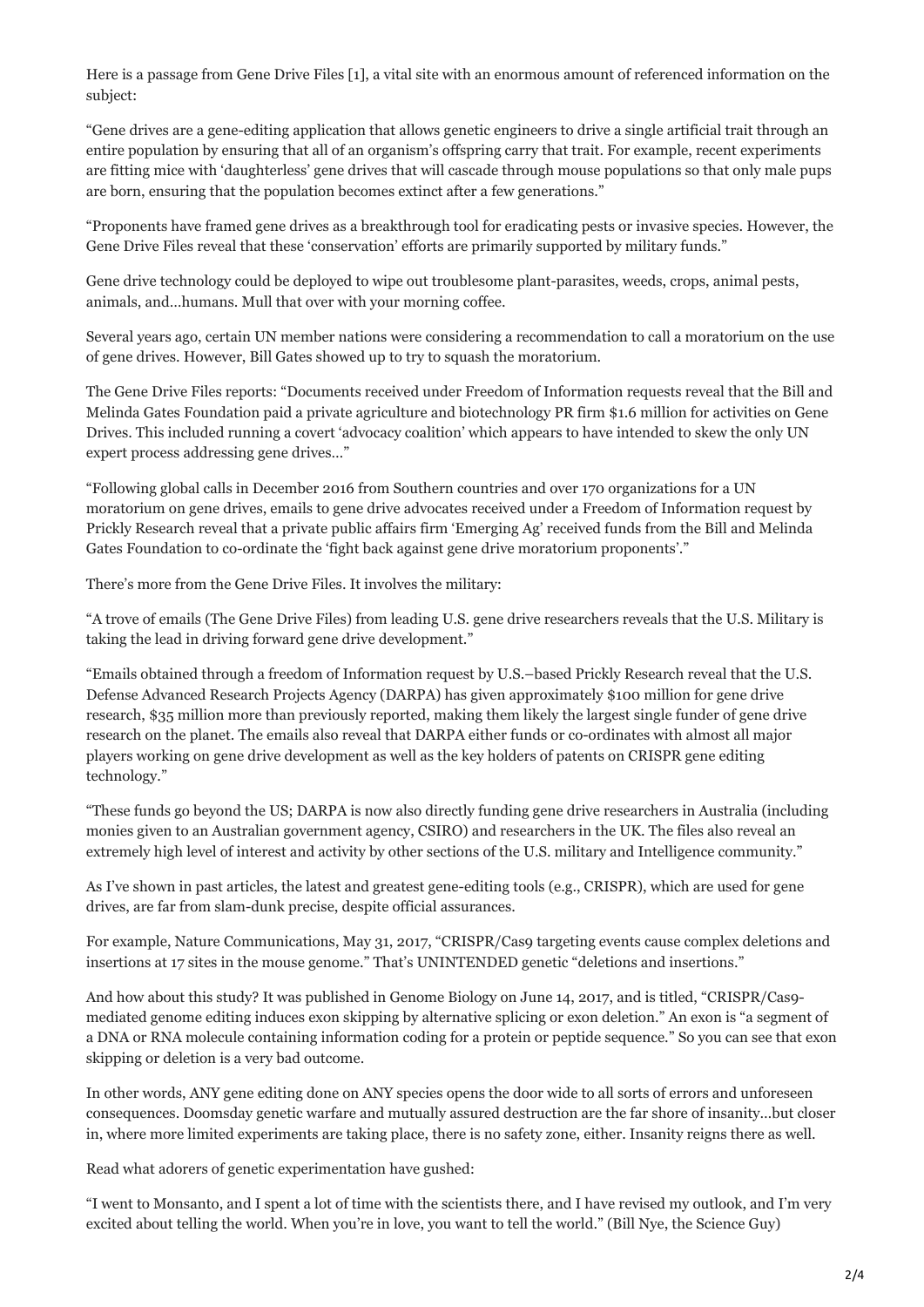"I know it's a long shot and people would say it's 'too absurd'… but I'm doing this with hopes of making a Mickey Mouse some day." (Arikuni Uchimura, quoted in "Japan bio-scientists produce 'singing mouse'", The Independent, 21 December 2010.)

On the other hand, there is this: "Genetic engineering is to traditional crossbreeding what the nuclear bomb was to the sword." (Andrew Kimbrell, executive director of Center for Food Safety)

So…we have a new COVID vaccine, based on experimental technology that delivers genetic instructions to cells of the body—instructions to create a protein that would otherwise never be created.

We're told nothing can go wrong.

We have many examples of genetic technology going very wrong.

Farms that were supposed to be protected from Monsanto gene-drift turned into GMO Monsanto farms. So why couldn't unvaccinated people turn into vaccinated people, through "shed and spread," without ever receiving the COVID injection?

The problem is, the officials and experts who would answer that question for us are riddled with conflicts of interest; and they pretend to know what they don't know; and they're afraid of losing their jobs if they contradict the party line; and they're experienced professional liars.

They've rewritten the old fable, The Boy Who Cried Wolf. These professionals NEVER cry wolf, no matter what disasters are brewing.

So we can never believe what they say.

Now let's consider a key Pfizer document titled: "A PHASE 1/2/3, PLACEBO-CONTROLLED, RANDOMIZED, OBSERVER-BLIND, DOSE-FINDING STUDY TO EVALUATE THE SAFETY, TOLERABILITY, IMMUNOGENICITY, AND EFFICACY OF SARS-COV-2RNA VACCINE CANDIDATES AGAINST COVID-19 IN HEALTHY INDIVIDUALS." [2] [3]

On page 67 [4], we find a warning about potential adverse effects of the vaccine. The abstruse term "study intervention" pops up. It surely means "vaccination." "Environmental exposure" means contact with elements of the vaccine other than by injection.

Warning of adverse effect: "A female is found to be pregnant while being exposed or having been exposed to study intervention due to environmental exposure. Below are examples of environmental exposure during pregnancy:"

"A female family member or healthcare provider reports that she is pregnant after having been exposed to the study intervention by inhalation or skin contact."

"A male family member or healthcare provider who has been exposed to the study intervention by inhalation or skin contact then exposes his female partner prior to or around the time of conception."

These warnings, from the vaccine manufacturer, Pfizer, are shocking. They imply that women can be harmed by breathing in, or contacting by skin, the vaccine as it moves from person to person. Which would be "shedding."

And what is being transferred from person to person? What is in the vaccine? Genetic material. RNA.

—There is a Coda to this whole business. I write it because I don't believe in ringing lots of alarm bells and leaving people with nothing but fear.

From personal experience, and 83 years of living, I know that people have an extraordinary ability to outlast elite insanity, no matter what.

Our faith, desire for freedom, creative force, resistance, outrage, immortal refusal to give in; these are the core of a story that has been unfolding for centuries and millennia.

This story goes beyond the forces arrayed against us. Regardless of the machinations brought to bear on humanity; regardless of claims that "there is no way out," we find ways.